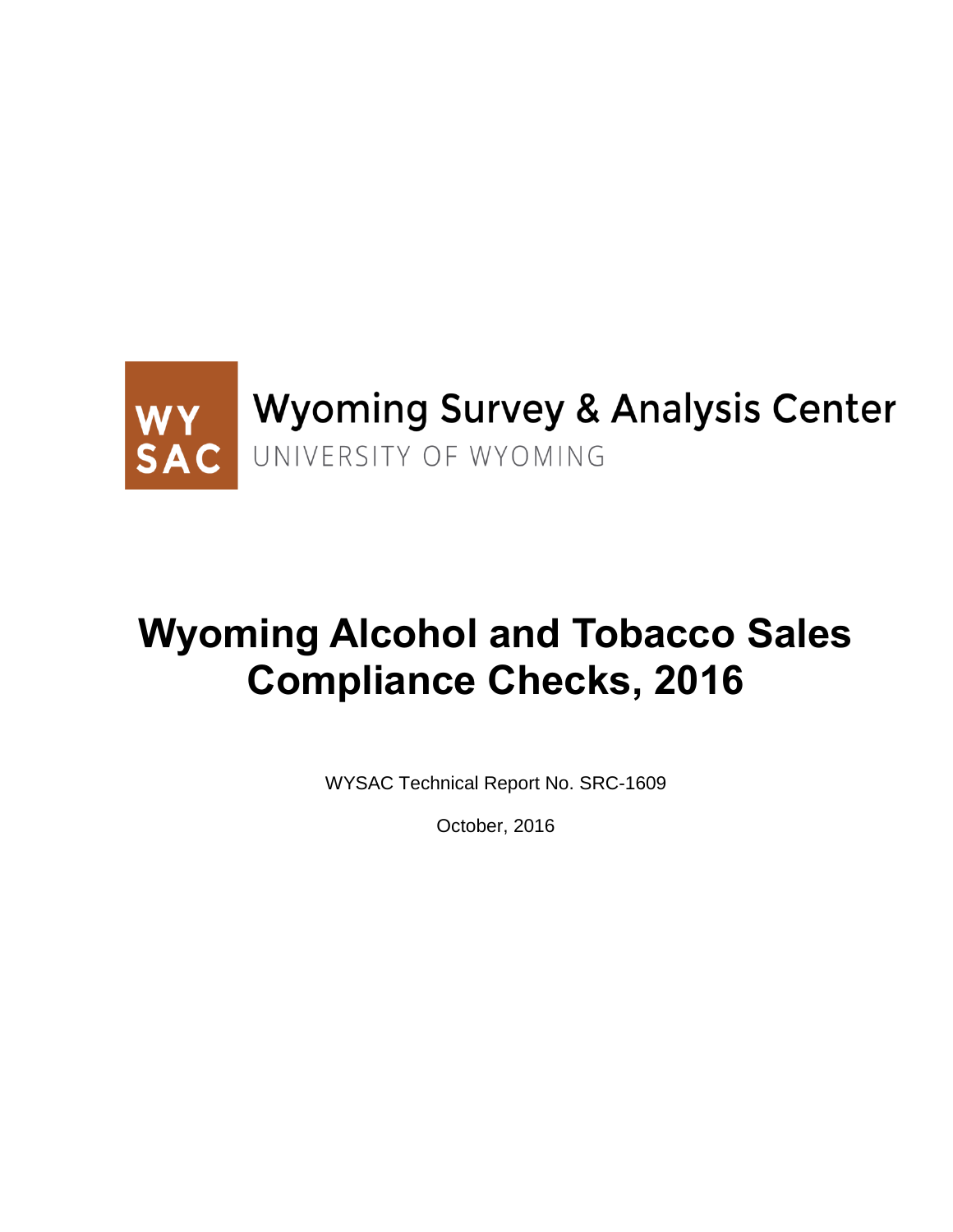# **Wyoming Alcohol and Tobacco Sales Compliance Checks, 2016**

By

W. Trent Holder, M.A., Research Associate

With the assistance of Brian Harnisch, Senior Research Scientist Bistra Anatchkova, Ph.D., Survey Research Manager

### **Wyoming Survey & Analysis Center**

University of Wyoming 1000 E. University Ave, Dept. 3925 Laramie, WY 82071 (307) 766-2189 • wysac@uwyo.edu http://wysac.uwyo.edu

Citation for this document: WYSAC (2016) *Wyoming Alcohol and Tobacco Sales Compliance Checks, 2016,* by Holder, W. T. (WYSAC Technical Report No. SRC-1609). Laramie, WY: Wyoming Survey & Analysis Center, University of Wyoming.

Short reference: WYSAC (2016), *Alcohol and Tobacco Sales Compliance*.

© Wyoming Survey & Analysis Center, 2016.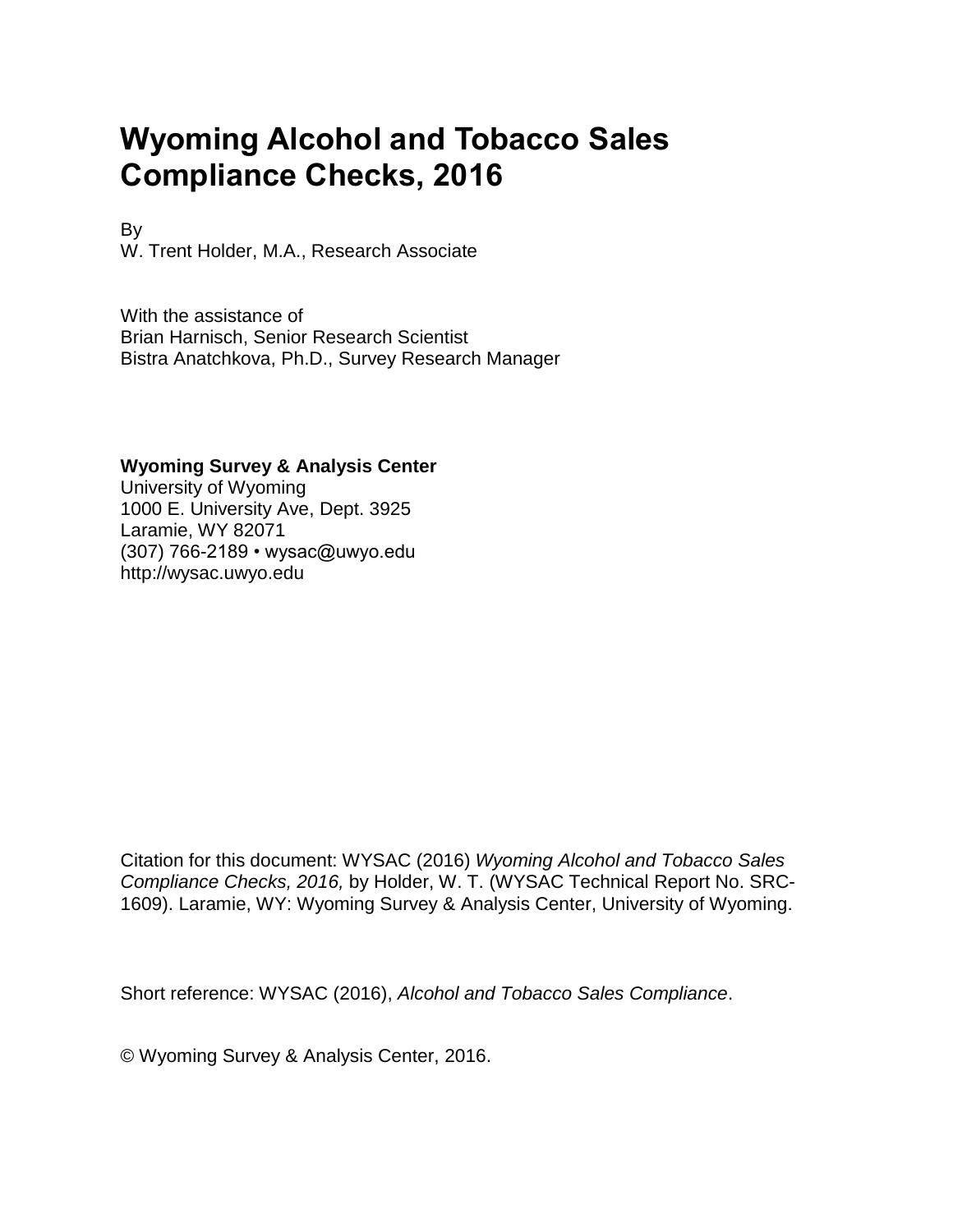## **Table of Contents**

## **List of Tables**

| Table 3.1. Alcohol Sales Compliance Rates and Number of Violations by County (2016)*         |  |
|----------------------------------------------------------------------------------------------|--|
| Table 3.2. Alcohol Sales Compliance Rates and Number of Violations by Municipality (2016) 10 |  |
| Table 3.3. Summary of Alcohol Sales Compliance Rates by Municipality (2016) 11               |  |
| Table 3.4. Tobacco Sales Compliance Rate and Number of Violations by County (2016)* 14       |  |
| Table 3.5. Tobacco Sales Compliance Rate and Number of Violations by Municipality (2015) 15  |  |
| Table 3.6. Summary of Tobacco Sales Compliance Rates by Municipality (2016)  16              |  |

# **List of Figures**

| Figure 3.2. Number of Regions Submitting Alcohol Sales Compliance Checks (2007–2016)    |  |
|-----------------------------------------------------------------------------------------|--|
| Figure 3.3. Number of Regions Submitting Tobacco Sales Compliance Checks (2007–2016) 12 |  |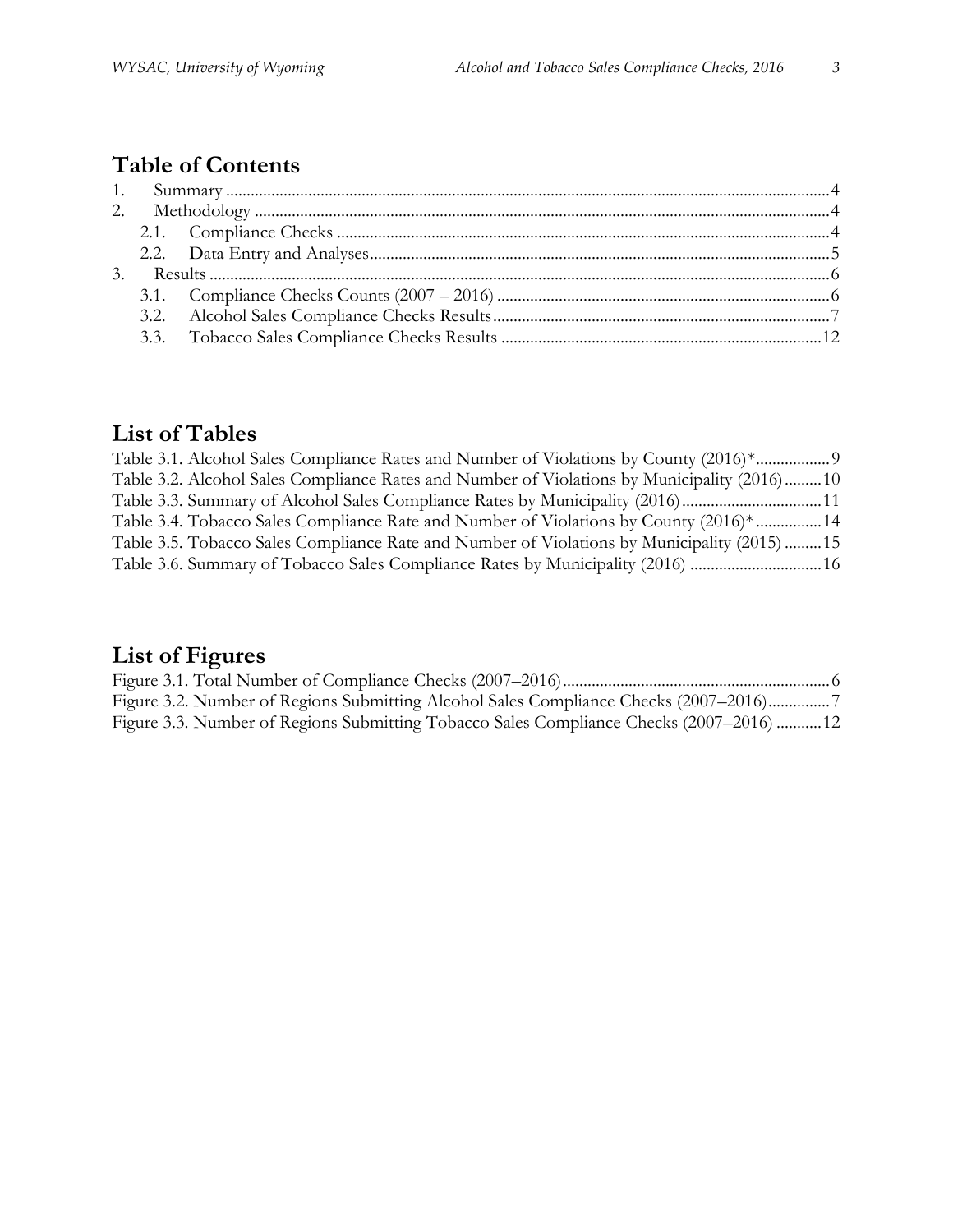# **Wyoming Alcohol and Tobacco Sales Compliance Checks, 2016**

### <span id="page-3-0"></span>**1. Summary**

In August 2016 the Wyoming Association of Sheriffs and Chiefs of Police (WASCOP) engaged the Wyoming Survey & Analysis Center (WYSAC) to complete data entry, analysis, and reporting for the annual alcohol and tobacco sales compliance inspection checks performed by Wyoming police officers. This marks the ninth consecutive year that WYSAC has handled this project.

Data entry began in August and concluded in October, 2016. After all inspection forms were entered into a database, the data were cleaned and then analyzed. The results are summarized in tables found in Section 3 of this report. A total of 1496 alcohol and 817 tobacco sales compliance inspection forms were received by WYSAC and entered in the database. Of those, 1410 (94.2%) alcohol and 795 (97.3%) tobacco forms were determined to be valid and subsequently included in the analyses.

The analyses show that, for all businesses where valid checks were completed, the overall compliance rate was 86.0% for alcohol sales and 91.3% for tobacco sales.

## <span id="page-3-1"></span>**2. Methodology**

### <span id="page-3-2"></span>2.1. Compliance Checks

Police officers in conjunction with an underage youth buyer attempted alcohol and tobacco purchases statewide. Checks are most often conducted at brick and mortar stores. Occasionally in the past vendors at special events (such as the Cheyenne Frontier Days) have also been checked. Aside from the type of item purchased, the protocol for completing these checks is the same for both alcohol and tobacco sales. It involves criminal compliance checks, which are "used to educate, encourage compliance, and penalize non-compliance. These operations consist of prosecuting individuals for age-of-sale law violations through the court system."<sup>1</sup>

Prior to any compliance check purchase attempt, the youth buyer is:

• Photographed,

 $\overline{a}$ 

- Searched for additional cash or alternative identification,
- Taught the state or local statute explaining the law regarding underage purchasing, and
- Instructed to stay in line of sight of accompanying officers

The item to be purchased (i.e., bottle of Bud Light, pack of Marlboro Blues) is established beforehand. During buy attempts it is preferable for two officers to accompany the youth buyer, though this is not always a viable option due to small precincts and other engagements of officers. Buyers carry their

<sup>1</sup> Nelson-Bragg, T. (2011). *State of Wyoming Compliance Check Manual.* Published by the Wyoming Department of Health, Behavioral Health Division and Wyoming Association of Sheriffs and Chiefs of Police.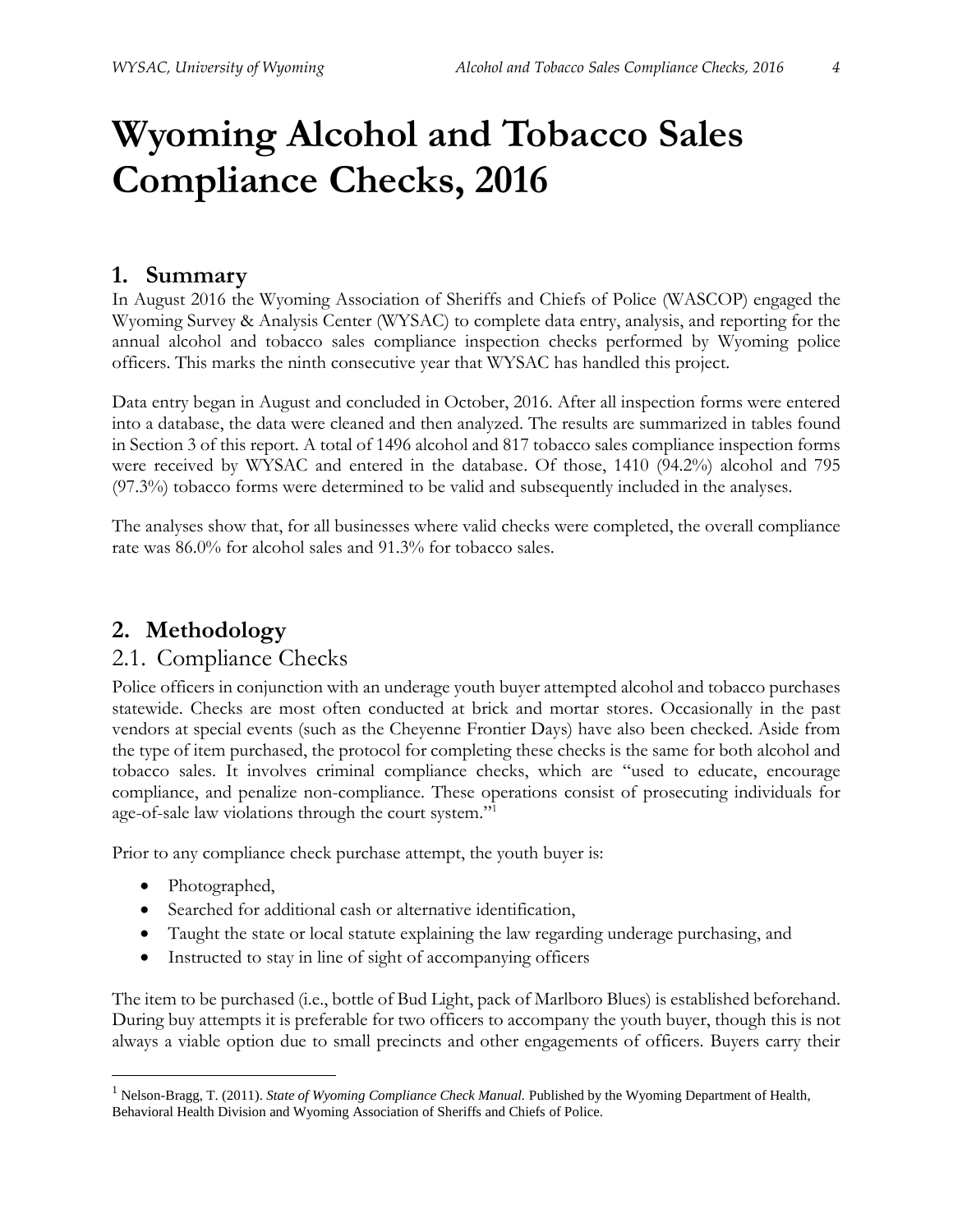own personal identification, often a Wyoming driver's license, and are instructed to present it to any requesting clerks. If a purchase attempt is successful the clerk is issued a citation, or, less often, they are issued a warning.

The alcohol compliance checks included in this year's analysis were completed from September, 2015 through August, 2016 and the tobacco checks from February, 2016 through June, 2016.

## <span id="page-4-0"></span>2.2. Data Entry and Analyses

Completed inspection forms were hand-delivered to WYSAC from a designee of WASCOP. Forms were manually entered by trained WYSAC staff into two custom-built Microsoft Access Databases; one each for alcohol and tobacco checks. All officers who did not properly finish their inspection forms were contacted by telephone for clarification in an attempt to fill missing data, a process which ran from September to October, 2016.

Once data input was completed, the database was imported into SPSS 22.0 for processing, where cross-tabulations and frequency tables were generated. Finally, the databases were converted into Microsoft Excel files for electronic delivery to WASCOP.

Inspection forms indicating only a warning was issued were considered a violation of compliance for data analysis purposes, though no citations were issued. Entries which indicated an unsuccessful attempt (i.e., business closed, no longer selling alcohol/tobacco) were considered a null attempt and not included in the total valid compliance check count or data analysis. In a few cases, blank or extremely incomplete compliance check forms were submitted. These forms were counted towards only the total number of checks and are excluded from all other calculations. Of the 1496 alcohol forms submitted, 1,410 were categorized as valid, 86 as null, and 0 as incomplete. Of the 817 submitted tobacco forms, 795 were categorized as valid, 22 as null, and 0 as incomplete.

Compliance rates are calculated by dividing the number of non-infractions reported by the number of valid compliance checks performed. This rate is considered valid since all compliance forms included in the calculations had a *resolution*, thus leaving no missing data associated with them.

A minor logical assumption was made concerning incomplete and inconsistent forms. For any compliance checks that resulted in no violation, the data regarding identification requested, checked, and checked against a calendar were assumed to be true. For a substantial number of cases these three variables were incomplete, however given the inspection result, these data were filled in as true.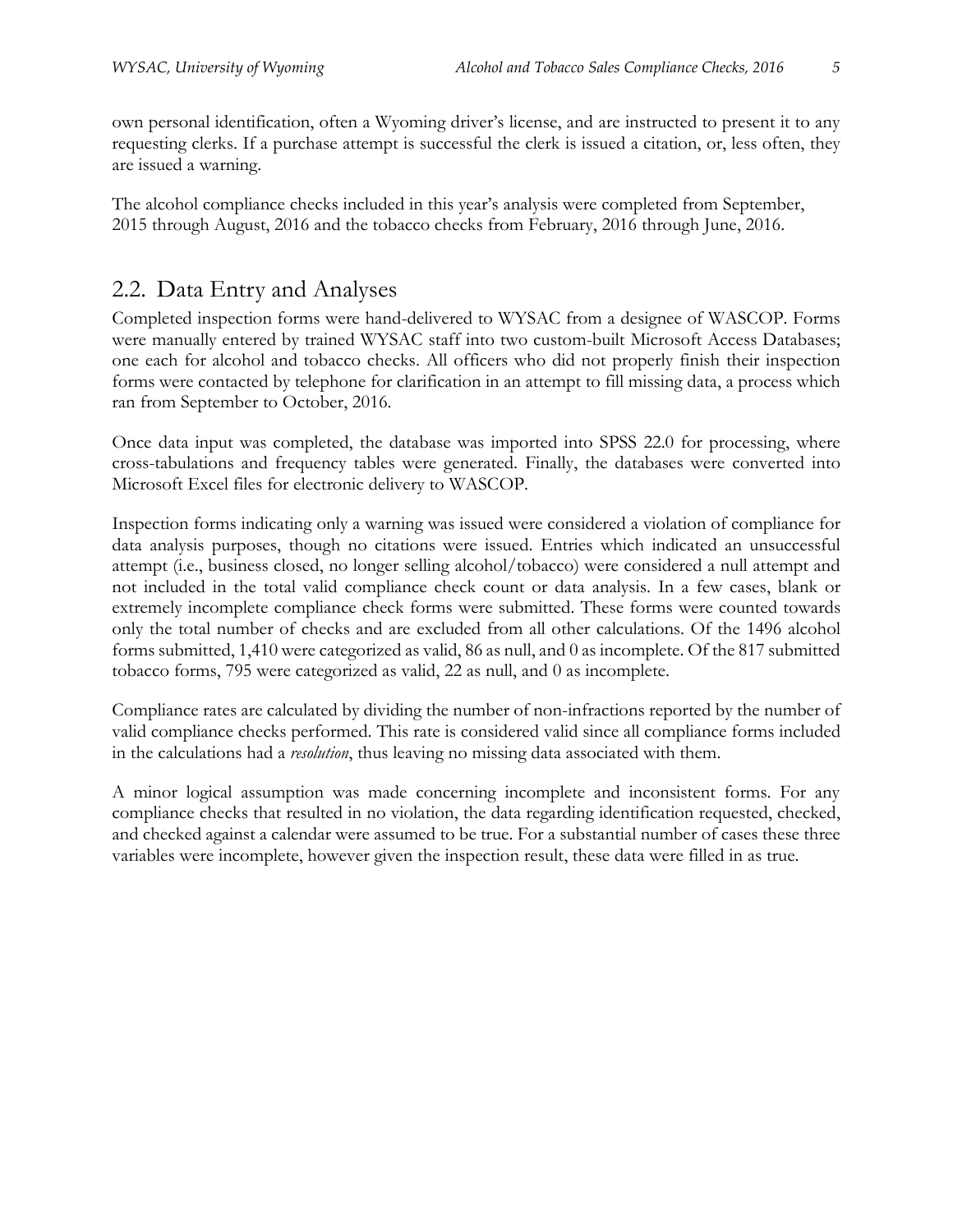## <span id="page-5-0"></span>**3. Results**

## <span id="page-5-1"></span>3.1. Compliance Checks Counts (2007 – 2016)

The total number of compliance checks forms submitted each year from 2007 to 2016 is shown below in Figure 3.1. These totals include forms that were not used in the calculation of compliance rates, such as for businesses that were closed. Each year the number of completed forms for compliance with alcohol sales submitted to WYSAC for data entry and analysis has been substantially higher than those for tobacco sales. This year was the second highest total (2313) number of forms submitted, only second to 2012 by eight (2321).



#### <span id="page-5-2"></span>**Figure 3.1. Total Number of Compliance Checks (2007–2016)**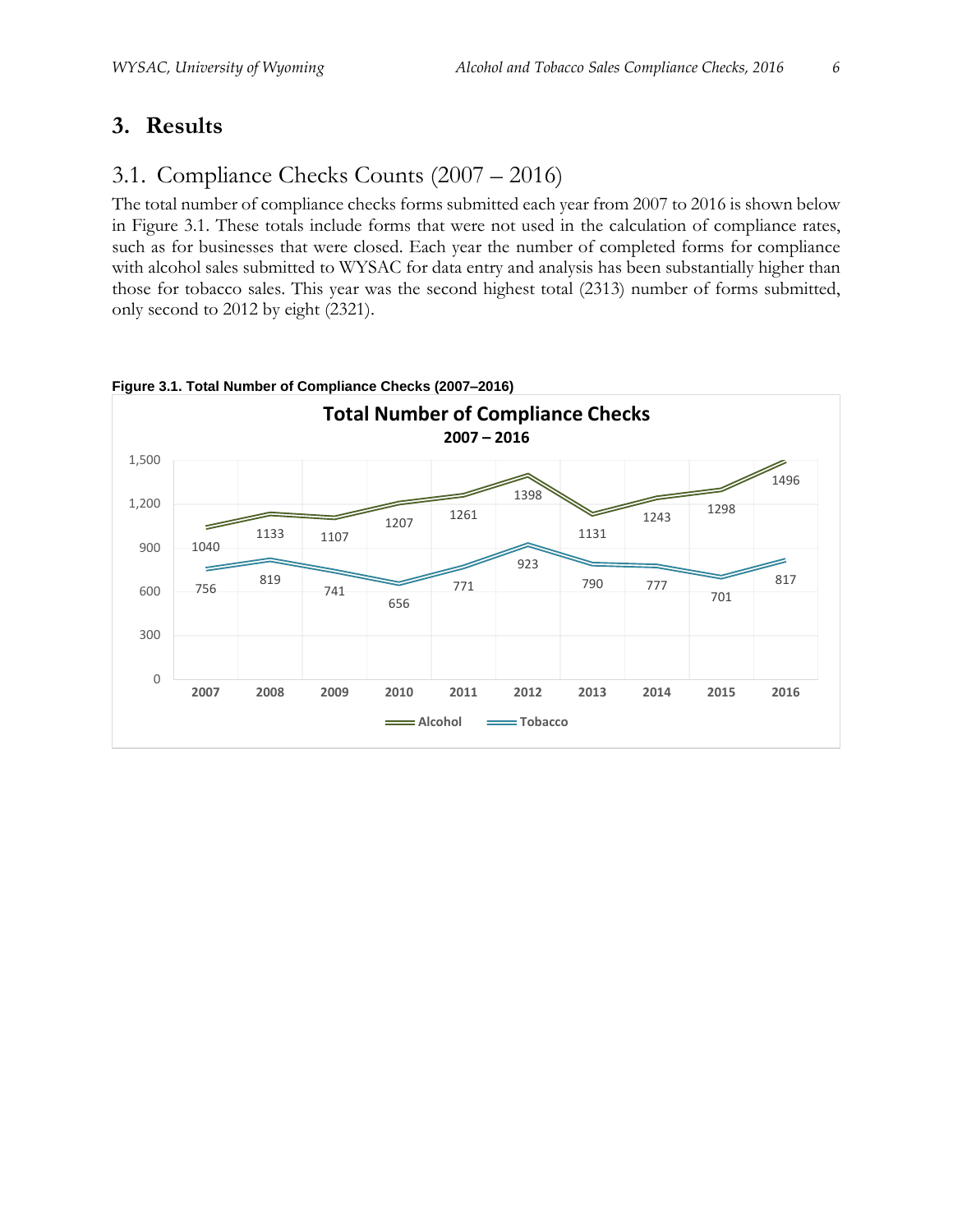## <span id="page-6-0"></span>3.2. Alcohol Sales Compliance Checks Results

In 2016, a total of 1496 alcohol compliance check forms were submitted to WYSAC. After removing null attempts, 1410 forms were determined to be valid checks and included in the calculations of compliance rates.

Inspection forms indicating only a warning was issued were considered a violation of compliance for data analysis purposes, though no citations were issued. Data which represented an unsuccessful attempt because the business was closed were considered a null attempt and not included in the total compliance check count or calculations. Compliance rates were calculated by dividing the number of non-infractions reported by the number of valid compliance checks performed. Each qualifying establishment received one of three values: no violation, citation, or warning.

As shown in Figure 3.2 below, valid alcohol forms were returned for 18 of 23 Wyoming counties, the same as in 2014 and 2015. A total of 58 Wyoming cities, unincorporated communities (such as Hiland), an[d census-designated places](http://en.wikipedia.org/wiki/Census-designated_place) (such as Alcova) submitted valid forms, which is the most municipalities since reporting began in 2007 and substantially more than last year (18 more). However, one municipality, Esterbrook, did not return any valid checks. The counties that did not return alcohol forms were: Crook, Hot Springs, Platte, Washakie, and Weston. The number of checks returned varied greatly from one municipality to another; Cheyenne submitted the highest number of valid inspections (160), followed by Casper (141), and many small municipalities completed as few as one inspection.



<span id="page-6-1"></span>**Figure 3.2. Number of Regions Submitting Alcohol Sales Compliance Checks (2007–2016)**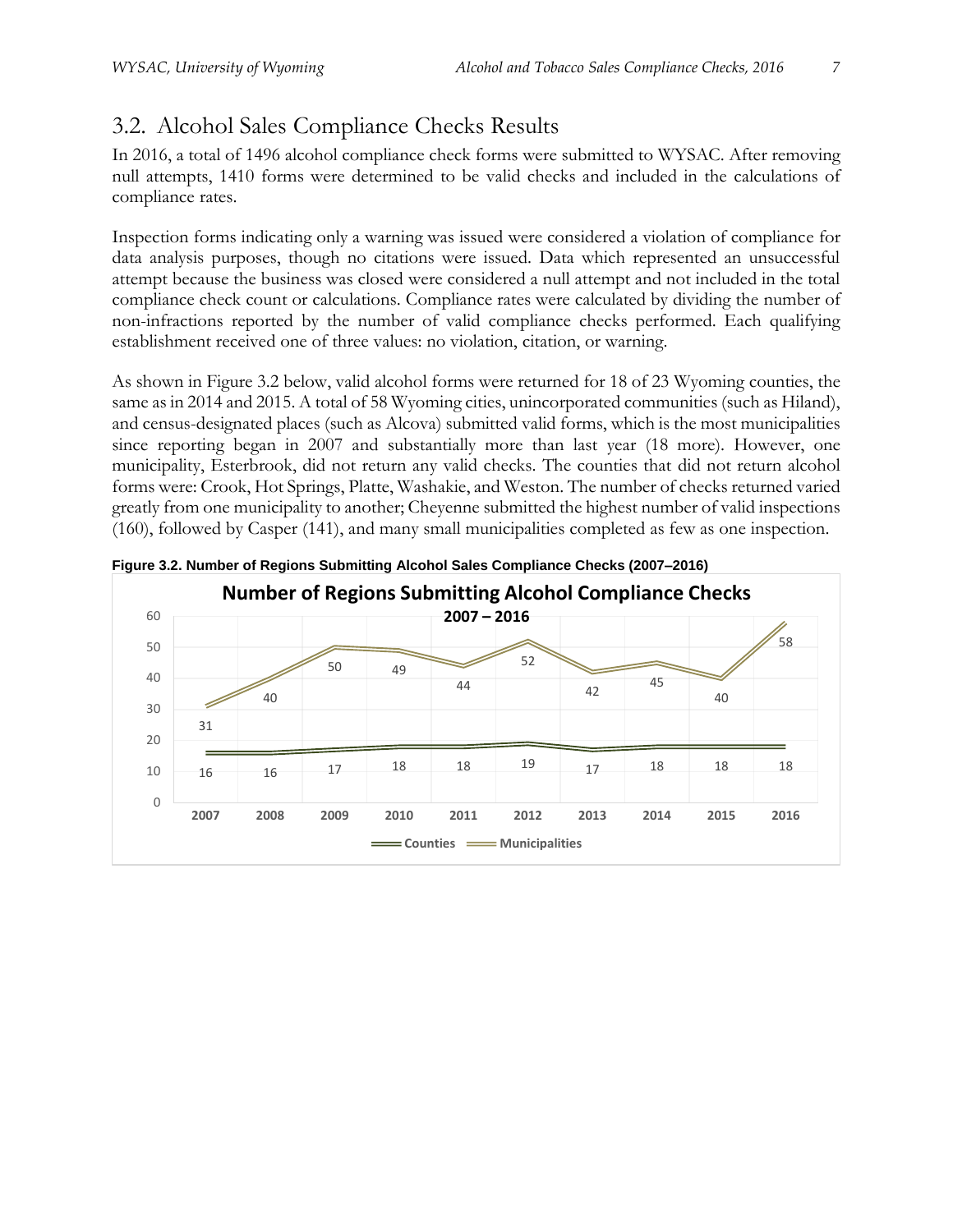$\overline{a}$ 

Following are the results from the alcohol compliance checks performed as part of the 2016 statewide compliance checks report. Compliance rates are presented first by county (Table 3.1), then by municipality (Table 3.2). In the county table, the name of each location is followed by a superscripted number which represents its relative ranking, with the highest compliance rate given a rank of one.

Overall alcohol sales compliance for all reporting counties and cities was 86.0%, a half percentage point drop from 2015<sup>2</sup>. It should be noted that different municipalities have submitted checks each year, so this comparison should not be considered representative of the "statewide compliance rate" but rather a comparison of the overall compliance rates for those municipalities that submitted forms.

Results by county, presented in Table 3.1, indicate that Niobrara County had a perfect 100% alcohol compliance rate, followed by Sublette (96.4%), Fremont (95.5%), Goshen (95.0%), Lincoln (94.6%), Sweetwater (92.2%) and Johnson (91.6%) counties. Nine counties had compliance rates between 89.9% and 80%: Uinta (89.8%), Park (88.5%), Natrona (87.9%), Albany (85.3%), Converse (85.2%), Teton (83.6%), Laramie (83.1%), Sheridan (81.3%), and Carbon (80.0%). The two least compliant counties were: Campbell (71.7%) and Big Horn (44.7%).

Table 3.2 displays the alcohol sales compliance rates and infractions for municipalities listed alphabetically and Table 3.3 summarizes municipalities in groups of decreasing compliance. Twentyfive municipalities had a 100% compliance rate. Meanwhile, Hyattville, Lost Springs, Manderson, Orin, and Shell had compliance rates of 0%. One municipality, Esterbrook, returned only one alcohol compliance check but it was not valid. Many of these municipalities had very small sample sizes (5 or less) which are more likely to result in extreme rates (100% or 0%).

<sup>&</sup>lt;sup>2</sup> WYSAC (2015) *Wyoming Alcohol and Tobacco Compliance Checks*, 2015, by Holder, W. T. (WYSAC Technical Report No. SRC-1506). Laramie, WY: Wyoming Survey & Analysis Center, University of Wyoming.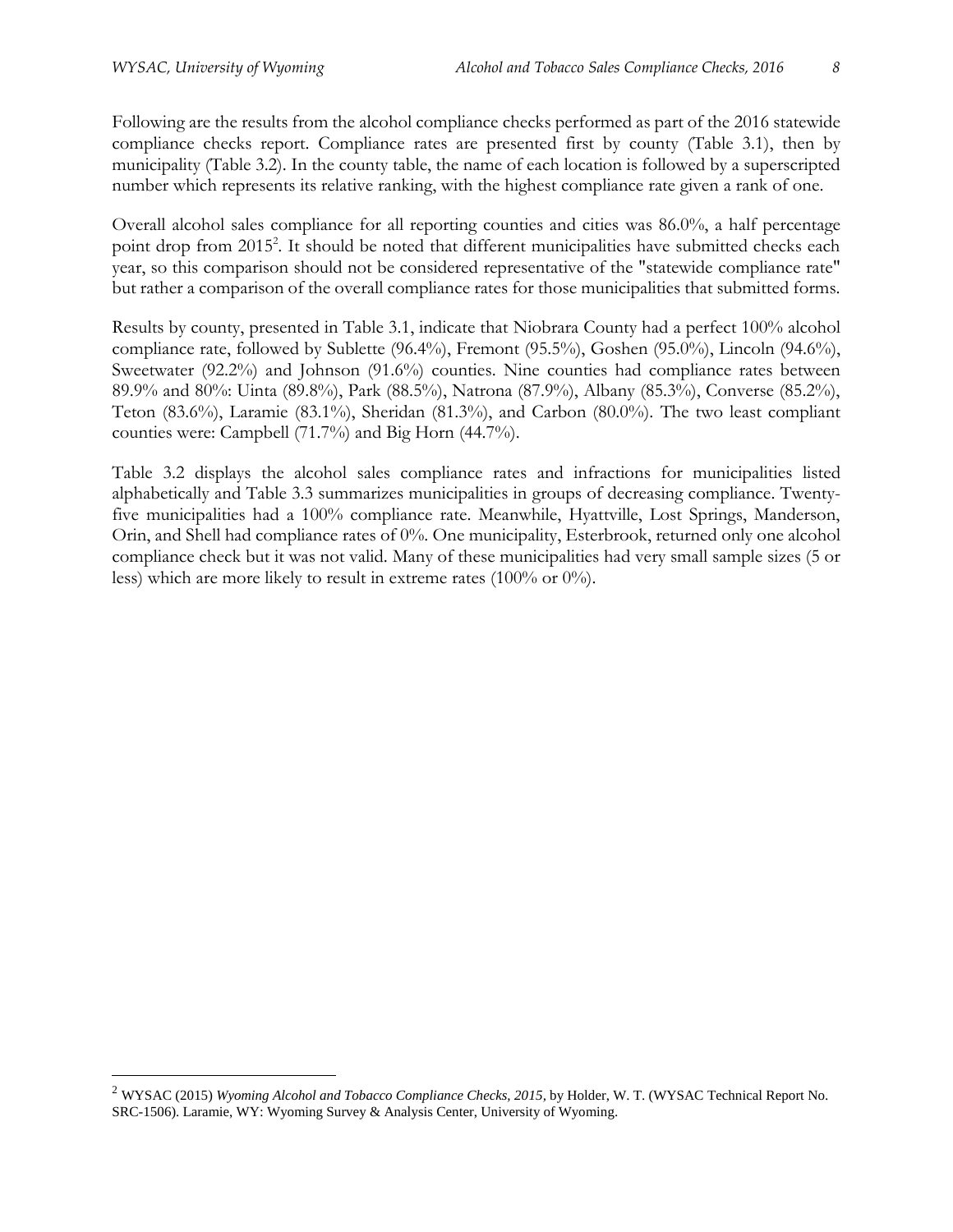| County                  | Valid<br>Alcohol<br>Compliance<br><b>Checks</b> | N <sub>o</sub><br><b>Infractions</b> | Prohibited<br><b>Sales</b><br>Violation | Prohibited<br><b>Sales</b><br>Warning | Closed or<br><b>Does Not</b><br>Sell Alcohol | Compliance<br>Rate |
|-------------------------|-------------------------------------------------|--------------------------------------|-----------------------------------------|---------------------------------------|----------------------------------------------|--------------------|
| <sup>11</sup> Albany    | 68                                              | 58                                   | 10                                      | $\mathbf 0$                           | $\mathbf 0$                                  | 85.3%              |
| <sup>18</sup> Big Horn  | 38                                              | 17                                   | $\mathbf 0$                             | 21                                    | $\overline{2}$                               | 44.7%              |
| <sup>17</sup> Campbell  | 106                                             | 76                                   | 14                                      | 16                                    | 5                                            | 71.7%              |
| <sup>16</sup> Carbon    | 15                                              | 12                                   | $\mathsf 3$                             | $\mathbf 0$                           | $\mathbf 0$                                  | 80.0%              |
| <sup>12</sup> Converse  | 81                                              | 69                                   | 12                                      | $\mathbf 0$                           | 21                                           | 85.2%              |
| <sup>3</sup> Fremont    | 89                                              | 85                                   | $\sqrt{4}$                              | $\boldsymbol{0}$                      | $\boldsymbol{0}$                             | 95.5%              |
| <sup>4</sup> Goshen     | 40                                              | 38                                   | $\overline{2}$                          | $\mathbf 0$                           | $\mathbf 0$                                  | 95.0%              |
| <sup>7</sup> Johnson    | 95                                              | 87                                   | 8                                       | $\mathbf 0$                           | 23                                           | 91.6%              |
| <sup>14</sup> Laramie   | 160                                             | 133                                  | 27                                      | $\mathbf 0$                           | $\overline{2}$                               | 83.1%              |
| <sup>5</sup> Lincoln    | 56                                              | 53                                   | $\mathbf 1$                             | $\overline{2}$                        | $\mathbf 0$                                  | 94.6%              |
| <sup>10</sup> Natrona   | 173                                             | 152                                  | 19                                      | $\overline{2}$                        | 11                                           | 87.9%              |
| <sup>1</sup> Niobrara   | 10                                              | 10                                   | $\overline{0}$                          | $\mathbf 0$                           | $\mathbf 0$                                  | 100.0%             |
| <sup>9</sup> Park       | 87                                              | 77                                   | 9                                       | $\mathbf{1}$                          | $\mathbf 0$                                  | 88.5%              |
| <sup>15</sup> Sheridan  | 107                                             | 87                                   | 20                                      | $\mathbf 0$                           | 12                                           | 81.3%              |
| <sup>2</sup> Sublette   | 55                                              | 53                                   | $\overline{2}$                          | $\boldsymbol{0}$                      | $\overline{4}$                               | 96.4%              |
| <sup>6</sup> Sweetwater | 116                                             | 107                                  | 9                                       | $\boldsymbol{0}$                      | $\boldsymbol{0}$                             | 92.2%              |
| <sup>13</sup> Teton     | 55                                              | 46                                   | $\overline{7}$                          | $\overline{2}$                        | 5                                            | 83.6%              |
| <sup>8</sup> Uinta      | 59                                              | 53                                   | 6                                       | $\mathbf 0$                           | $\mathbf{1}$                                 | 89.8%              |
| <b>TOTAL</b>            | 1410                                            | 1213                                 | 153                                     | 44                                    | 86                                           | 86.0%              |

<span id="page-8-0"></span>

| Table 3.1. Alcohol Sales Compliance Rates and Number of Violations by County (2016)* |  |  |  |  |
|--------------------------------------------------------------------------------------|--|--|--|--|
|--------------------------------------------------------------------------------------|--|--|--|--|

*\* The name of each location is followed by a superscripted number which represents its relative ranking, with the highest compliance rate given a rank of one.*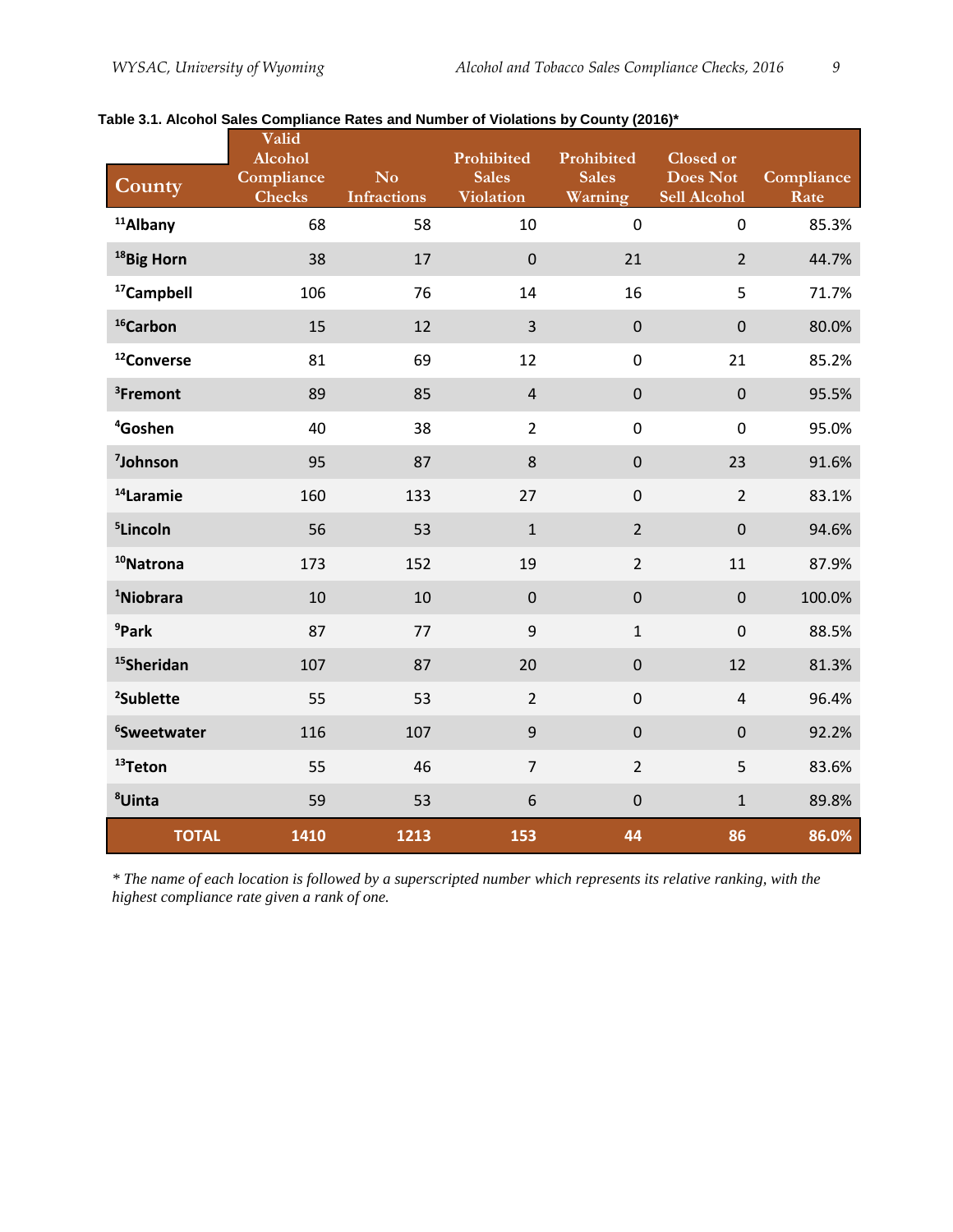<span id="page-9-0"></span>**Table 3.2. Alcohol Sales Compliance Rates and Number of Violations by Municipality (2016)**

|                     | <b>Valid Alcohol</b>            |                             |                               | Prohibited                       | Prohibited                     | Closed or                |                    |  |
|---------------------|---------------------------------|-----------------------------|-------------------------------|----------------------------------|--------------------------------|--------------------------|--------------------|--|
| County              | Municipality                    | Compliance<br><b>Checks</b> | N <sub>o</sub><br>Infractions | <b>Sales</b><br><b>Violation</b> | <b>Sales</b><br>Warning        | Does Not<br>Sell Alcohol | Compliance<br>Rate |  |
| Lincoln             | Afton                           | 16                          | 16                            | 0                                | $\mathbf 0$                    | $\mathbf{0}$             | 100.0%             |  |
| Natrona             | Alcova                          | 6                           | 6                             | 0                                | 0                              | 0                        | 100.0%             |  |
| Lincoln             | <b>Alpine</b>                   | 16                          | 16                            | $\mathbf 0$                      | $\mathbf 0$                    | $\overline{0}$           | 100.0%             |  |
| Natrona             | <b>Bar Nunn</b>                 | $\overline{2}$              | $\overline{2}$                | 0                                | $\mathbf 0$                    | 0                        | 100.0%             |  |
| <b>Big Horn</b>     | <b>Basin</b>                    | $\overline{4}$              | $\overline{2}$                | $\mathbf 0$                      | $\overline{2}$                 | $\mathbf{1}$             | 50.0%              |  |
| Sublette            | <b>Big Piney</b>                | 5                           | 5                             | 0                                | $\mathbf 0$                    | 0                        | 100.0%             |  |
| Converse            | Bill                            | $\mathbf{1}$                | $\mathbf{1}$                  | $\mathbf 0$                      | $\mathbf 0$                    | $\mathbf{1}$             | 100.0%             |  |
| Sublette            | <b>Bondurant</b>                | $\mathbf 1$                 | $\mathbf 1$                   | 0                                | $\mathbf 0$                    | 0                        | 100.0%             |  |
| Sublette            | <b>Boulder</b>                  | $\mathbf{1}$                | $\mathbf 1$                   | 0                                | $\mathbf 0$                    | $\mathbf 0$              | 100.0%             |  |
| Johnson             | <b>Buffalo</b>                  | 95                          | 87                            | 8                                | 0                              | 23                       | 91.6%              |  |
| <b>Big Horn</b>     | <b>Burlington</b>               | $\overline{2}$              | $\overline{2}$                | $\pmb{0}$                        | $\boldsymbol{0}$               | $\mathbf 0$              | 100.0%             |  |
| <b>Big Horn</b>     | <b>Byron</b>                    | $\overline{2}$<br>141       | $\mathbf{1}$<br>122           | $\mathbf 0$<br>17                | $\mathbf{1}$<br>$\overline{2}$ | 0<br>$\overline{7}$      | 50.0%<br>86.5%     |  |
| Natrona             | Casper                          |                             |                               |                                  |                                |                          |                    |  |
| Laramie             | Cheyenne                        | 160                         | 133<br>52                     | 27                               | $\mathbf 0$                    | $\overline{2}$           | 83.1%              |  |
| Park<br>Lincoln     | Cody<br><b>Cokeville</b>        | 56<br>$\mathbf{1}$          | $\mathbf{1}$                  | 4<br>0                           | 0<br>$\mathbf 0$               | 0<br>0                   | 92.9%<br>100.0%    |  |
| Sublette            | Cora                            | $\mathbf{1}$                | $1\,$                         | $\mathbf 0$                      | $\mathbf 0$                    | $\mathbf{1}$             | 100.0%             |  |
| Sublette            | <b>Daniel</b>                   | 3                           | 3                             | 0                                | $\mathbf 0$                    | 0                        | 100.0%             |  |
| Lincoln             | <b>Diamondville</b>             | 3                           | $\mathbf{1}$                  |                                  | $\overline{2}$                 | $\mathbf 0$              | 33.3%              |  |
|                     |                                 | 63                          | 57                            | 0<br>6                           | 0                              | 18                       | 90.5%              |  |
| Converse<br>Fremont | <b>Douglas</b><br><b>Dubois</b> | 13                          | 13                            | 0                                | $\boldsymbol{0}$               | $\mathbf 0$              | 100.0%             |  |
| Natrona             | Edgerton                        | 6                           | 6                             | 0                                | 0                              | 0                        | 100.0%             |  |
| Converse            | <b>Esterbrook</b>               | $\mathbf 0$                 | $\mathbf 0$                   | $\mathbf 0$                      | $\mathbf 0$                    | $\mathbf{1}$             | N/A                |  |
| Lincoln             | <b>Etna</b>                     | $\overline{2}$              | $\overline{2}$                | 0                                | $\mathbf 0$                    | 0                        | 100.0%             |  |
| Uinta               | <b>Evanston</b>                 | 59                          | 53                            | 6                                | $\mathbf{0}$                   | $\mathbf{1}$             | 89.8%              |  |
| Natrona             | Evansville                      | 14                          | 12                            | $\overline{2}$                   | $\mathbf 0$                    | $\overline{2}$           | 85.7%              |  |
| Goshen              | <b>Ft Laramie</b>               | $\overline{2}$              | $\overline{2}$                | $\mathbf 0$                      | $\overline{0}$                 | $\mathbf 0$              | 100.0%             |  |
| Campbell            | Gillette                        | 106                         | 76                            | 14                               | 16                             | 5                        | 71.7%              |  |
| Converse            | <b>Glenrock</b>                 | 15                          | 11                            | $\overline{4}$                   | $\mathbf 0$                    | $1\,$                    | 73.3%              |  |
| Sweetwater          | <b>Green River</b>              | 24                          | 24                            | 0                                | 0                              | 0                        | 100.0%             |  |
| <b>Big Horn</b>     | Greybull                        | 12                          | 5                             | $\pmb{0}$                        | 7                              | 0                        | 41.7%              |  |
| Natrona             | Hiland                          | $\mathbf{1}$                | $\mathbf{1}$                  | 0                                | 0                              | $\mathbf{1}$             | 100.0%             |  |
| Fremont             | <b>Hudson</b>                   | $\overline{2}$              | $\overline{2}$                | $\pmb{0}$                        | 0                              | $\mathbf 0$              | 100.0%             |  |
| <b>Big Horn</b>     | <b>Hyattville</b>               | $\mathbf{1}$                | 0                             | 0                                | $\mathbf{1}$                   | 0                        | 0.0%               |  |
| Teton               | Jackson                         | 55                          | 46                            | $\overline{7}$                   | $\overline{2}$                 | 5                        | 83.6%              |  |
| Lincoln             | Kemmerer                        | 12                          | $11\,$                        | $\mathbf{1}$                     | $\boldsymbol{0}$               | 0                        | 91.7%              |  |
| Fremont             | Kinnear                         | 3                           | $\overline{2}$                | $\mathbf{1}$                     | $\mathbf 0$                    | 0                        | 66.7%              |  |
| Lincoln             | La Barge                        | $\overline{\mathbf{c}}$     | $\overline{2}$                | $\boldsymbol{0}$                 | 0                              | 0                        | 100.0%             |  |
| Fremont             | Lander                          | 36                          | 34                            | $\overline{2}$                   | $\overline{0}$                 | $\mathbf{0}$             | 94.4%              |  |
| Albany              | Laramie                         | 68                          | 58                            | 10                               | 0                              | 0                        | 85.3%              |  |
| Goshen              | Lingle                          | $\overline{\mathbf{4}}$     | 3                             | $\mathbf 1$                      | $\boldsymbol{0}$               | 0                        | 75.0%              |  |
| Converse            | <b>Lost Springs</b>             | $\mathbf{1}$                | 0                             | $\mathbf{1}$                     | $\pmb{0}$                      | 0                        | 0.0%               |  |
| <b>Big Horn</b>     | Lovell                          | 14                          | $\overline{7}$                | 0                                | $\overline{7}$                 | $\mathbf{1}$             | 50.0%              |  |
| Niobrara            | Lusk                            | 10                          | 10                            | 0                                | $\boldsymbol{0}$               | 0                        | 100.0%             |  |
| <b>Big Horn</b>     | <b>Manderson</b>                | $\overline{2}$              | $\mathbf 0$                   | $\pmb{0}$                        | $\overline{2}$                 | 0                        | 0.0%               |  |
| Sublette            | <b>Marbleton</b>                | 7                           | 7                             | $\pmb{0}$                        | $\pmb{0}$                      | $\mathbf{1}$             | 100.0%             |  |
| Natrona             | <b>Midwest</b>                  | 3                           | 3                             | $\boldsymbol{0}$                 | $\boldsymbol{0}$               | $\mathbf{1}$             | 100.0%             |  |
| Converse            | Orin                            | $\mathbf{1}$                | $\pmb{0}$                     | $\mathbf{1}$                     | $\mathbf 0$                    | 0                        | 0.0%               |  |
| Fremont             | <b>Pavillion</b>                | 3                           | $\mathsf 3$                   | $\pmb{0}$                        | $\boldsymbol{0}$               | 0                        | 100.0%             |  |
| Sublette            | Pinedale                        | 37                          | 35                            | $\overline{2}$                   | $\mathbf 0$                    | $\overline{2}$           | 94.6%              |  |
| Park                | <b>Powell</b>                   | 31                          | 25                            | 5                                | $\mathbf{1}$                   | 0                        | 80.6%              |  |
| Carbon              | <b>Rawlins</b>                  | 15                          | 12                            | 3                                | $\pmb{0}$                      | 0                        | 80.0%              |  |
| Fremont             | Riverton                        | 32                          | 31                            | $\mathbf{1}$                     | $\mathbf 0$                    | 0                        | 96.9%              |  |
| Sweetwater          | <b>Rock Springs</b>             | 92                          | 83                            | 9                                | $\mathbf 0$                    | 0                        | 90.2%              |  |
| <b>Big Horn</b>     | <b>Shell</b>                    | $\mathbf{1}$                | $\mathbf 0$                   | 0                                | $\mathbf{1}$                   | 0                        | 0.0%               |  |
| Sheridan            | Sheridan                        | 107                         | 87                            | 20                               | 0                              | 12                       | 81.3%              |  |
| Lincoln             | <b>Thayne</b>                   | $\overline{4}$              | $\overline{4}$                | 0                                | $\mathbf 0$                    | 0                        | 100.0%             |  |
| Goshen              | Torrington                      | 34                          | 33                            | $\mathbf{1}$                     | 0                              | 0                        | 97.1%              |  |
|                     | <b>TOTAL</b>                    | 1410                        | 1213                          | 153                              | 44                             | 86                       | 86.0%              |  |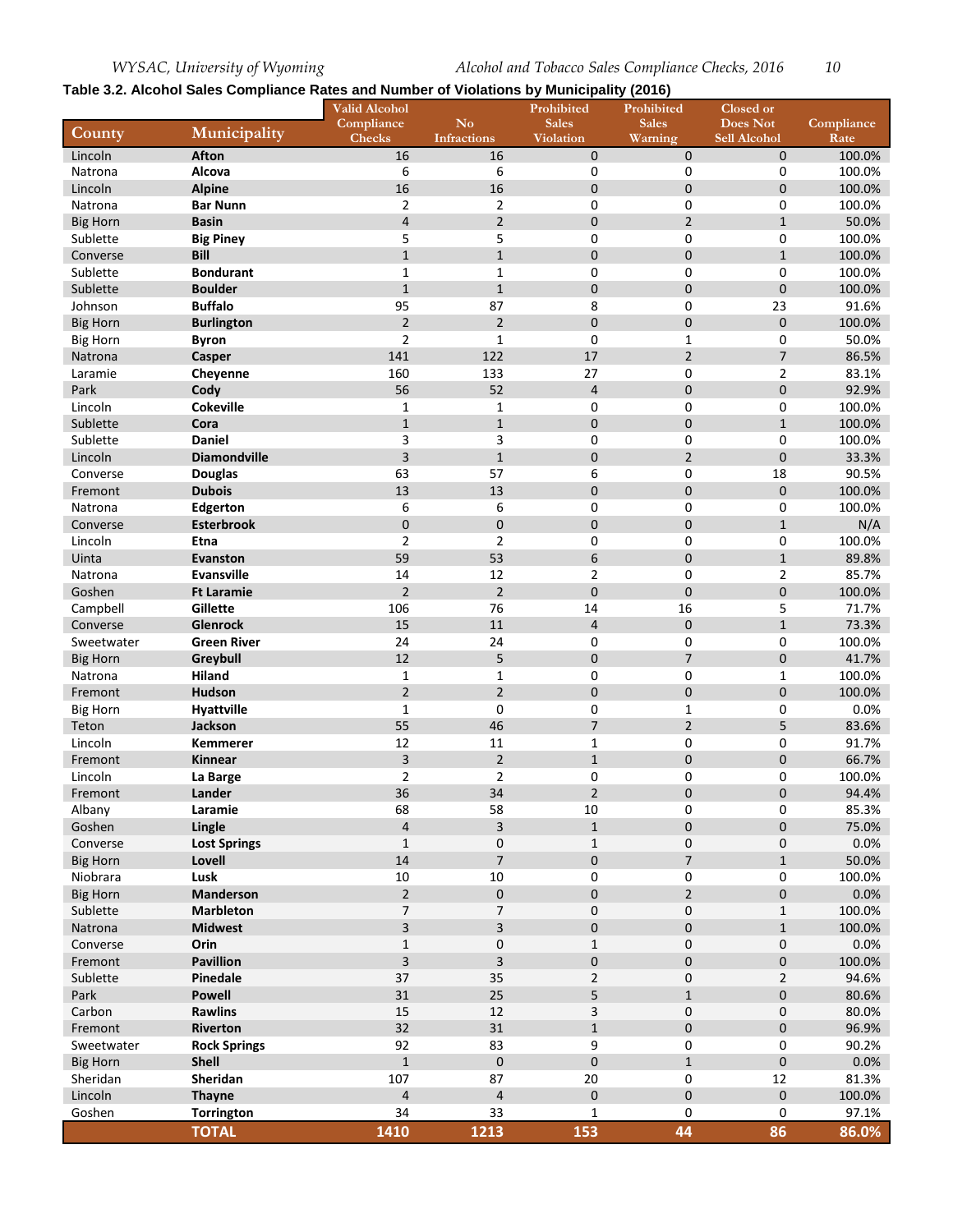#### <span id="page-10-0"></span>**Table 3.3. Summary of Alcohol Sales Compliance Rates by Municipality (2016)**

| 100%                                                                                                                                                                                                    | $99.9\% - 90.0\%$                                                                                      |                                                                      | $89.9\% - 80.0\%$                                                                       |                                                                      | $79.9\%$ - $70.0\%$            |                         | $69.9\% - 60.0\%$ |       | $59.9\% - 0.0\%$                                                                                |                                                                   |
|---------------------------------------------------------------------------------------------------------------------------------------------------------------------------------------------------------|--------------------------------------------------------------------------------------------------------|----------------------------------------------------------------------|-----------------------------------------------------------------------------------------|----------------------------------------------------------------------|--------------------------------|-------------------------|-------------------|-------|-------------------------------------------------------------------------------------------------|-------------------------------------------------------------------|
| Afton<br>Alcova<br>Alpine<br><b>Bar Nunn</b><br><b>Big Piney</b><br>Bill<br><b>Bondurant</b><br><b>Boulder</b>                                                                                          | <b>Buffalo</b><br>Cody<br>Douglas<br>Kemmerer<br>Lander<br>Pinedale<br>Riverton<br><b>Rock Springs</b> | 91.6%<br>92.9%<br>90.5%<br>91.7%<br>94.4%<br>94.6%<br>96.9%<br>90.2% | Casper<br>Cheyenne<br>Evanston<br>Evansville<br>Jackson<br>Laramie<br>Powell<br>Rawlins | 86.5%<br>83.1%<br>89.8%<br>85.7%<br>83.6%<br>85.3%<br>80.6%<br>80.0% | Gillette<br>Glenrock<br>Lingle | 71.7%<br>73.3%<br>75.0% | Kinnear           | 66.7% | Basin<br>Byron<br>Diamondville<br>Greybull<br>Hyattville<br>Lost Springs<br>Lovell<br>Manderson | 50.0%<br>50.0%<br>33.3%<br>41.7%<br>0.0%<br>0.0%<br>50.0%<br>0.0% |
| <b>Burlington</b><br>Cokeville<br>Cora<br>Daniel<br><b>Dubois</b><br>Edgerton<br>Etna<br><b>Ft Laramie</b><br><b>Green River</b><br>Hiland<br>Hudson<br>La Barge<br>Lusk<br>Marbleton<br><b>Midwest</b> | Torrington                                                                                             | 97.1%                                                                | Sheridan                                                                                | 81.3%                                                                |                                |                         |                   |       | Orin<br>Shell                                                                                   | 0.0%<br>0.0%                                                      |
| Pavillion<br>Thayne                                                                                                                                                                                     |                                                                                                        |                                                                      |                                                                                         |                                                                      |                                |                         |                   |       |                                                                                                 |                                                                   |

#### **Summary of Alcohol Compliance Rates by Municipality (2016)**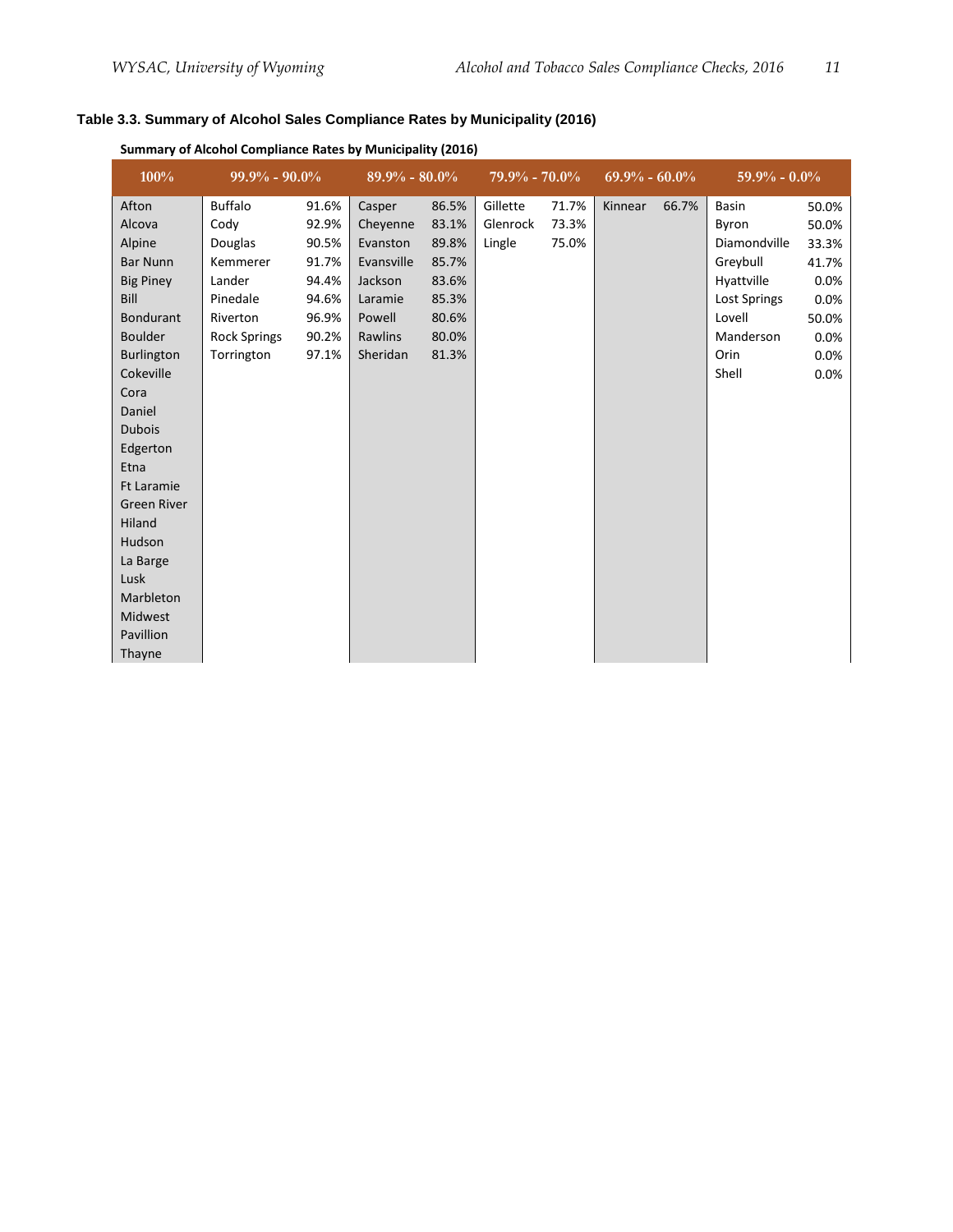## <span id="page-11-0"></span>3.3. Tobacco Sales Compliance Checks Results

In total, 817 tobacco sales compliance checks were submitted to WYSAC and entered into a database. After removal of null attempts, 795 checks were included in the calculations and analysis.

Inspection forms indicating only a warning was issued were considered a violation of compliancy for data analysis purposes, though no citations were issued. Data which represented an unsuccessful attempt because the business was closed or no longer sells tobacco were considered a null attempt and not included in the total compliance check counts or calculations. Compliance rates were calculated by dividing the number of non-infractions reported by the number of compliance checks performed.

As shown below in Figure 3.3, valid tobacco sales compliance checks forms were returned for 17 Wyoming counties, 1 less than in 2015. However, three more municipalities submitted in 2015 (40) compared to 2014 (37). Routinely there have been substantially fewer municipalities receiving tobacco sales compliance checks than alcohol sales compliance checks. The counties that did not return valid tobacco forms were: Big Horn, Crook, Hot Springs, Platte, Washakie, and Weston.



<span id="page-11-1"></span>**Figure 3.3. Number of Regions Submitting Tobacco Sales Compliance Checks (2007–2016)**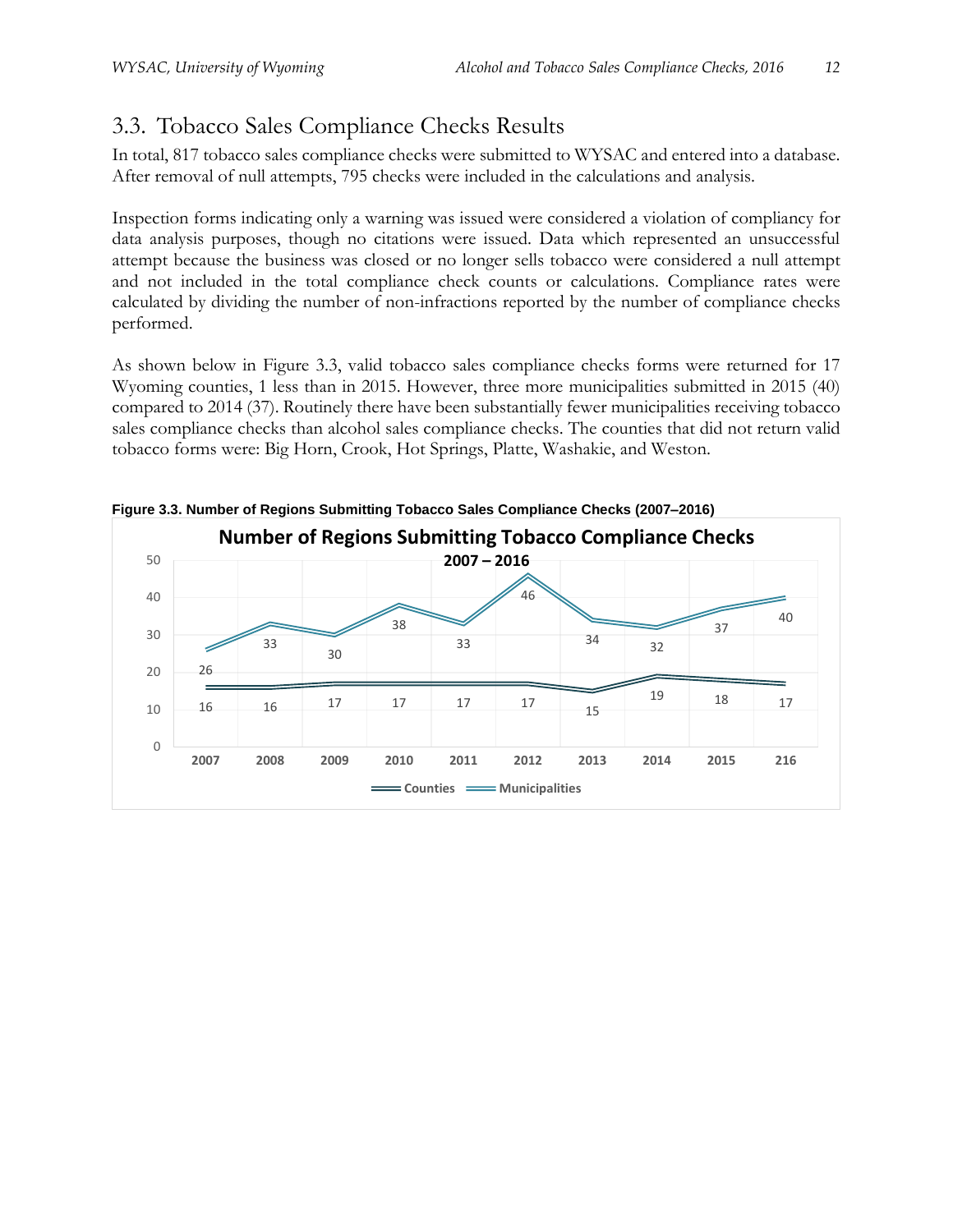$\overline{a}$ 

Following are the results from the tobacco compliance checks performed in 2016. Compliance rates are presented first by county (Table 3.4), then by municipality (Table 3.5). In the county table, the name of each location is followed by a superscripted number which represents its relative ranking, with the highest compliance rate given a rank of one.

Overall tobacco compliance for all reporting counties and cities was 91.3%, an increase of slightly more than 1 percentage point from 2015<sup>3</sup>. It should be noted that different municipalities have submitted checks each year, so this comparison should not be considered representative of the "statewide compliance rate" but rather a comparison of the overall compliance rates for those municipalities that submitted forms.

Results by county, presented in Table 3.4, indicate that three counties, Carbon, Goshen, and Lincoln had a perfect tobacco sales compliance rate of 100%. The next nine counties with the highest compliance rates were Albany (96.8%), Converse (95.5%), Teton (94.4%), Park (93.9%), Sweetwater  $(93.7\%)$ , Natrona  $(91.7\%)$ , Fremont  $(91.6\%)$ , Niobrara  $(90.9\%)$ , and Uinta  $(90.2\%)$ . The counties that demonstrated compliance rates between 89.9% and 80.0% were Johnson (86.6%), Campbell (85.7%), Sheridan (83.3%), and Laramie (82.5%). Sublette County had the lowest compliance rate with 78.3%.

Table 3.5 displays the compliance rates and infractions for all 40 municipalities that returned tobacco sales compliance checks, listed in alphabetical order. Table 3.6 presents the tobacco sales compliance rates for all municipalities organized into groups of decreasing compliancy. Twenty-one municipalities had perfect compliance rates. Two municipalities, Boulder and Daniel, both had rates of 0%. It should be noted that for many of these municipalities the sample sizes were very small (5 or less) which is more likely to result in extreme rates  $(100\% \text{ or } 0\%)$ .

<sup>3</sup> WYSAC (2015) *Wyoming Alcohol and Tobacco Compliance Checks, 2015,* by Holder, W. T. (WYSAC Technical Report No. SRC-1506). Laramie, WY: Wyoming Survey & Analysis Center, University of Wyoming.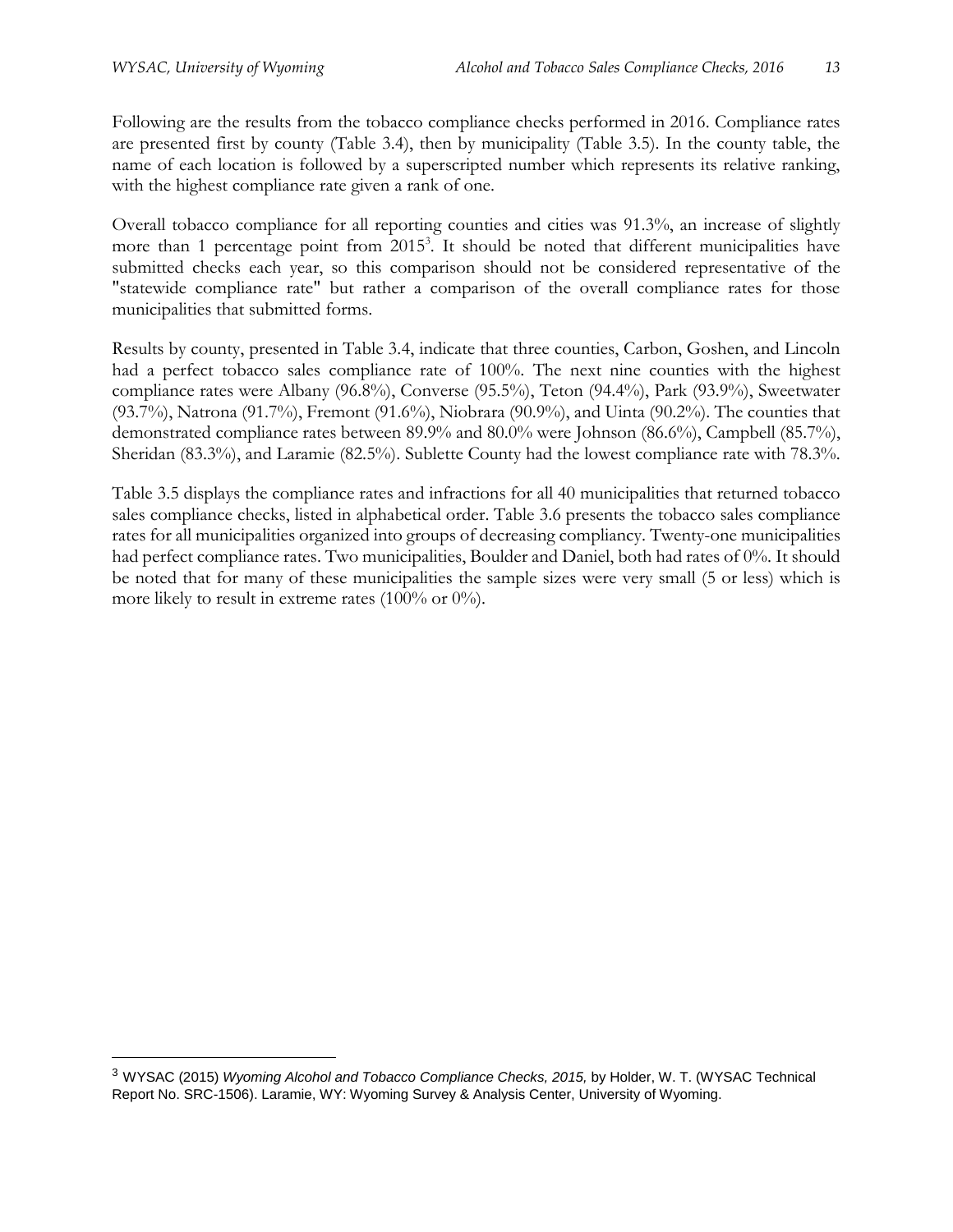| County                  | Valid<br>Tobacco<br>Compliance<br><b>Checks</b> | N <sub>o</sub><br><b>Infractions</b> | $\frac{1}{2}$<br>Prohibited<br><b>Sales</b><br><b>Violation</b> | <br>Prohibited<br><b>Sales</b><br>Warning | <b>Closed or</b><br><b>Does Not</b><br><b>Sell</b><br>Tobacco | Compliance<br>Rate |
|-------------------------|-------------------------------------------------|--------------------------------------|-----------------------------------------------------------------|-------------------------------------------|---------------------------------------------------------------|--------------------|
| <sup>4</sup> Albany     | 63                                              | 61                                   | $\overline{2}$                                                  | $\pmb{0}$                                 | $\mathbf{1}$                                                  | 96.8%              |
| <sup>14</sup> Campbell  | 35                                              | 30                                   | 5                                                               | $\mathbf 0$                               | $\mathbf 0$                                                   | 85.7%              |
| <sup>1</sup> Carbon     | 11                                              | 11                                   | $\boldsymbol{0}$                                                | $\mathbf 0$                               | $\mathbf 0$                                                   | 100.0%             |
| <sup>5</sup> Converse   | 22                                              | 21                                   | $\mathbf 1$                                                     | $\pmb{0}$                                 | 5                                                             | 95.5%              |
| <sup>10</sup> Fremont   | 83                                              | 76                                   | 5                                                               | $\overline{2}$                            | $\mathbf 0$                                                   | 91.6%              |
| <sup>1</sup> Goshen     | 37                                              | 37                                   | $\boldsymbol{0}$                                                | $\pmb{0}$                                 | $\overline{2}$                                                | 100.0%             |
| 13Johnson               | 67                                              | 58                                   | 8                                                               | $\mathbf{1}$                              | $\overline{4}$                                                | 86.6%              |
| <sup>16</sup> Laramie   | 40                                              | 33                                   | $\overline{7}$                                                  | $\pmb{0}$                                 | $\mathbf{1}$                                                  | 82.5%              |
| <sup>1</sup> Lincoln    | 44                                              | 44                                   | $\mathbf 0$                                                     | $\pmb{0}$                                 | $\mathbf{1}$                                                  | 100.0%             |
| <sup>9</sup> Natrona    | 156                                             | 143                                  | 12                                                              | $\mathbf 1$                               | $\overline{2}$                                                | 91.7%              |
| <sup>11</sup> Niobrara  | 11                                              | 10                                   | $\mathbf{1}$                                                    | $\mathbf 0$                               | $\mathbf 0$                                                   | 90.9%              |
| <sup>7</sup> Park       | 33                                              | 31                                   | $\mathbf{1}$                                                    | $\mathbf{1}$                              | $\overline{4}$                                                | 93.9%              |
| <sup>15</sup> Sheridan  | 48                                              | 40                                   | $\bf 8$                                                         | $\pmb{0}$                                 | $\boldsymbol{0}$                                              | 83.3%              |
| <sup>17</sup> Sublette  | 23                                              | 18                                   | 5                                                               | $\pmb{0}$                                 | $\boldsymbol{0}$                                              | 78.3%              |
| <sup>8</sup> Sweetwater | 63                                              | 59                                   | $\overline{4}$                                                  | $\pmb{0}$                                 | $\mathbf 0$                                                   | 93.7%              |
| <sup>6</sup> Teton      | 18                                              | 17                                   | $\mathbf{1}$                                                    | $\pmb{0}$                                 | $\overline{2}$                                                | 94.4%              |
| <sup>12</sup> Uinta     | 41                                              | 37                                   | $\overline{4}$                                                  | $\pmb{0}$                                 | $\boldsymbol{0}$                                              | 90.2%              |
| <b>TOTAL</b>            | 795                                             | 726                                  | 64                                                              | 5                                         | 22                                                            | 91.3%              |

<span id="page-13-0"></span>**Table 3.4. Tobacco Sales Compliance Rate and Number of Violations by County (2016)\***

*\* The name of each location is followed by a superscripted number which represents its relative ranking, with the highest compliance rate given a rank of one.*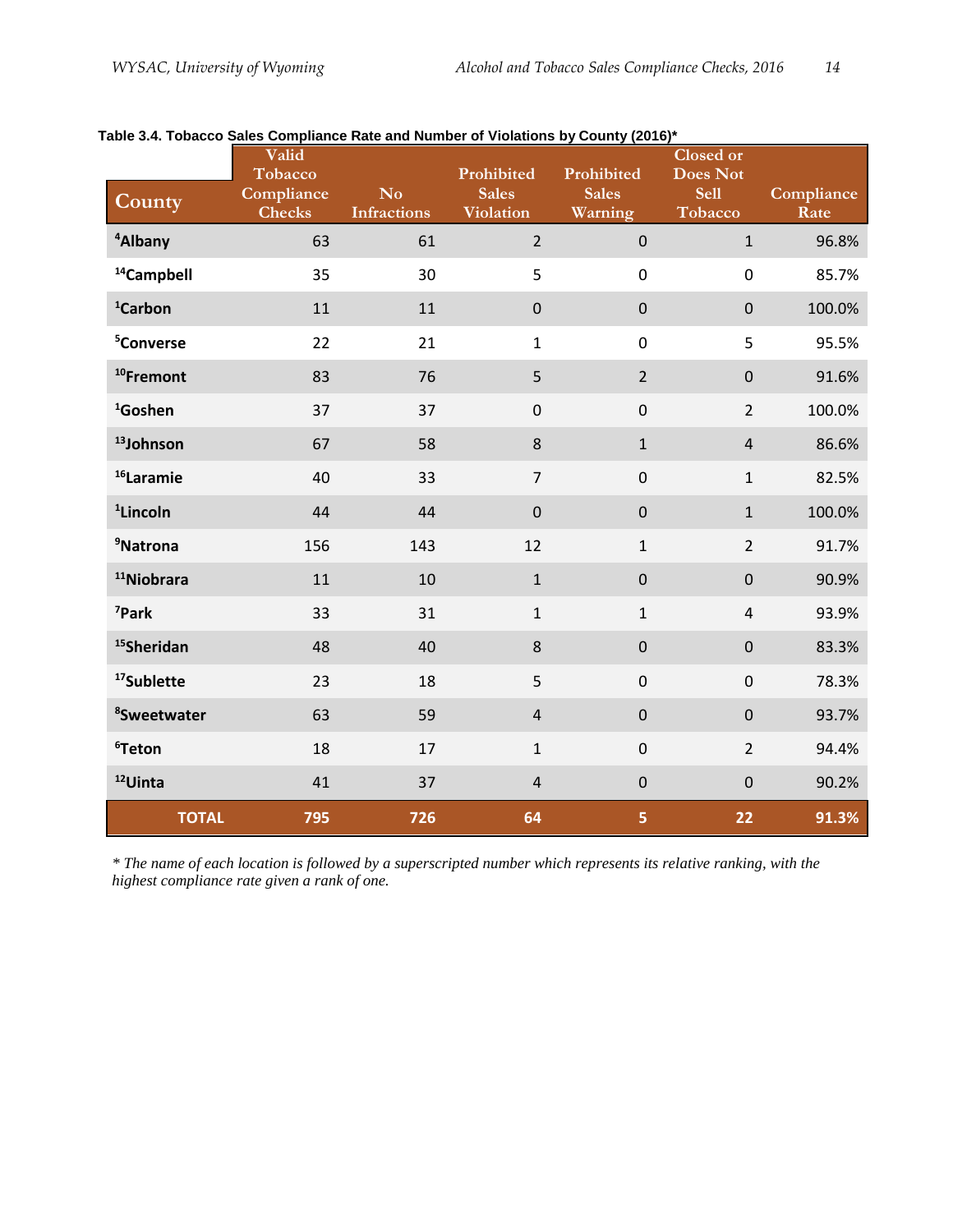### <span id="page-14-0"></span>**Table 3.5. Tobacco Sales Compliance Rate and Number of Violations by Municipality (2016)**

| County     | Municipality        | Valid<br>Tobacco<br>Compliance<br>Checks | N <sub>o</sub><br><b>Infractions</b> | Prohibited<br><b>Sales</b><br>Violation | Prohibited<br><b>Sales</b><br>Warning | Closed or<br>Does Not Sell<br>Tobacco | Compliance<br>Rate |
|------------|---------------------|------------------------------------------|--------------------------------------|-----------------------------------------|---------------------------------------|---------------------------------------|--------------------|
| Lincoln    | <b>Afton</b>        | 27                                       | 27                                   | $\pmb{0}$                               | $\mathbf 0$                           | $\mathbf{1}$                          | 100.0%             |
| Natrona    | <b>Alcova</b>       | 7                                        | 5                                    | $\overline{2}$                          | 0                                     | $\mathbf{1}$                          | 71.4%              |
| Lincoln    | <b>Alpine</b>       | 6                                        | 6                                    | $\pmb{0}$                               | $\mathbf 0$                           | $\mathbf 0$                           | 100.0%             |
| Sublette   | <b>Big Piney</b>    | 3                                        | 3                                    | 0                                       | 0                                     | 0                                     | 100.0%             |
| Sublette   | <b>Bondurant</b>    | $\mathbf{1}$                             | $\mathbf{1}$                         | $\boldsymbol{0}$                        | $\mathbf 0$                           | $\pmb{0}$                             | 100.0%             |
| Sublette   | <b>Boulder</b>      | $\mathbf{1}$                             | $\pmb{0}$                            | $\mathbf{1}$                            | 0                                     | 0                                     | 0.0%               |
| Johnson    | <b>Buffalo</b>      | 67                                       | 58                                   | 8                                       | $\mathbf{1}$                          | $\overline{4}$                        | 86.6%              |
| Natrona    | Casper              | 137                                      | 126                                  | 10                                      | $\mathbf{1}$                          | $\mathbf{1}$                          | 92.0%              |
| Laramie    | Cheyenne            | 40                                       | 33                                   | $\overline{7}$                          | $\pmb{0}$                             | $\mathbf{1}$                          | 82.5%              |
| Park       | Cody                | 26                                       | 25                                   | 1                                       | 0                                     | 4                                     | 96.2%              |
| Fremont    | <b>Crowheart</b>    | $\mathbf 1$                              | $\mathbf 1$                          | $\pmb{0}$                               | $\pmb{0}$                             | $\pmb{0}$                             | 100.0%             |
| Sublette   | <b>Daniel</b>       | $\mathbf{1}$                             | 0                                    | $\mathbf{1}$                            | 0                                     | $\pmb{0}$                             | 0.0%               |
| Converse   | <b>Douglas</b>      | 17                                       | 16                                   | $\mathbf{1}$                            | $\pmb{0}$                             | 5                                     | 94.1%              |
| Fremont    | <b>Dubois</b>       | 13                                       | 11                                   | 2                                       | 0                                     | 0                                     | 84.6%              |
| Lincoln    | <b>Etna</b>         | $1\,$                                    | $\mathbf{1}$                         | $\mathbf 0$                             | $\pmb{0}$                             | $\pmb{0}$                             | 100.0%             |
| Uinta      | Evanston            | 41                                       | 37                                   | 4                                       | 0                                     | 0                                     | 90.2%              |
| Natrona    | <b>Evansville</b>   | 6                                        | 6                                    | $\pmb{0}$                               | $\pmb{0}$                             | $\pmb{0}$                             | 100.0%             |
| Campbell   | Gillette            | 35                                       | 30                                   | 5                                       | 0                                     | 0                                     | 85.7%              |
| Converse   | <b>Glenrock</b>     | 5                                        | 5                                    | $\pmb{0}$                               | $\pmb{0}$                             | $\pmb{0}$                             | 100.0%             |
| Sweetwater | <b>Green River</b>  | 15                                       | 15                                   | $\pmb{0}$                               | 0                                     | $\pmb{0}$                             | 100.0%             |
| Natrona    | <b>Hiland</b>       | 3                                        | 3                                    | 0                                       | $\mathbf{0}$                          | $\pmb{0}$                             | 100.0%             |
| Teton      | Jackson             | 18                                       | 17                                   | $\mathbf{1}$                            | 0                                     | $\overline{2}$                        | 94.4%              |
| Lincoln    | <b>Kemmerer</b>     | 6                                        | 6                                    | $\pmb{0}$                               | $\pmb{0}$                             | $\pmb{0}$                             | 100.0%             |
| Fremont    | <b>Kinnear</b>      | 1                                        | $\mathbf{1}$                         | 0                                       | $\pmb{0}$                             | 0                                     | 100.0%             |
| Fremont    | Lander              | 30                                       | 25                                   | 3                                       | $\overline{2}$                        | $\boldsymbol{0}$                      | 83.3%              |
| Albany     | Laramie             | 63                                       | 61                                   | $\overline{2}$                          | 0                                     | 1                                     | 96.8%              |
| Niobrara   | Lusk                | 9                                        | $\,8\,$                              | $\mathbf{1}$                            | $\pmb{0}$                             | $\pmb{0}$                             | 88.9%              |
| Niobrara   | <b>Manville</b>     | $\overline{2}$                           | $\overline{2}$                       | 0                                       | 0                                     | $\pmb{0}$                             | 100.0%             |
| Sublette   | <b>Marbleton</b>    | $\overline{\mathbf{4}}$                  | $\overline{\mathbf{4}}$              | $\pmb{0}$                               | $\pmb{0}$                             | $\pmb{0}$                             | 100.0%             |
| Natrona    | <b>Midwest</b>      | 3                                        | 3                                    | $\pmb{0}$                               | $\pmb{0}$                             | $\pmb{0}$                             | 100.0%             |
| Fremont    | <b>Pavillion</b>    | $\overline{2}$                           | $\overline{2}$                       | $\pmb{0}$                               | $\pmb{0}$                             | $\pmb{0}$                             | 100.0%             |
| Sublette   | <b>Pinedale</b>     | 12                                       | 9                                    | $\overline{3}$                          | $\pmb{0}$                             | $\pmb{0}$                             | 75.0%              |
| Park       | <b>Powell</b>       | $\overline{7}$                           | 6                                    | $\pmb{0}$                               | $\mathbf 1$                           | $\pmb{0}$                             | 85.7%              |
| Carbon     | <b>Rawlins</b>      | 11                                       | $11\,$                               | $\pmb{0}$                               | $\pmb{0}$                             | $\pmb{0}$                             | 100.0%             |
| Fremont    | Riverton            | 36                                       | 36                                   | $\pmb{0}$                               | $\pmb{0}$                             | $\pmb{0}$                             | 100.0%             |
| Sweetwater | <b>Rock Springs</b> | 48                                       | 44                                   | 4                                       | $\pmb{0}$                             | $\pmb{0}$                             | 91.7%              |
| Fremont    | <b>Sand Draw</b>    | $\mathbf 1$                              | $\,1\,$                              | $\pmb{0}$                               | $\pmb{0}$                             | $\pmb{0}$                             | 100.0%             |
| Sheridan   | Sheridan            | 48                                       | 40                                   | 8                                       | $\pmb{0}$                             | $\pmb{0}$                             | 83.3%              |
| Lincoln    | <b>Thayne</b>       | $\overline{4}$                           | $\overline{4}$                       | $\pmb{0}$                               | $\pmb{0}$                             | $\pmb{0}$                             | 100.0%             |
| Goshen     | <b>Torrington</b>   | 37                                       | 37                                   | $\pmb{0}$                               | $\pmb{0}$                             | $\overline{2}$                        | 100.0%             |
|            | <b>TOTAL</b>        | 795                                      | 726                                  | 64                                      | 5                                     | 22                                    | 91.3%              |